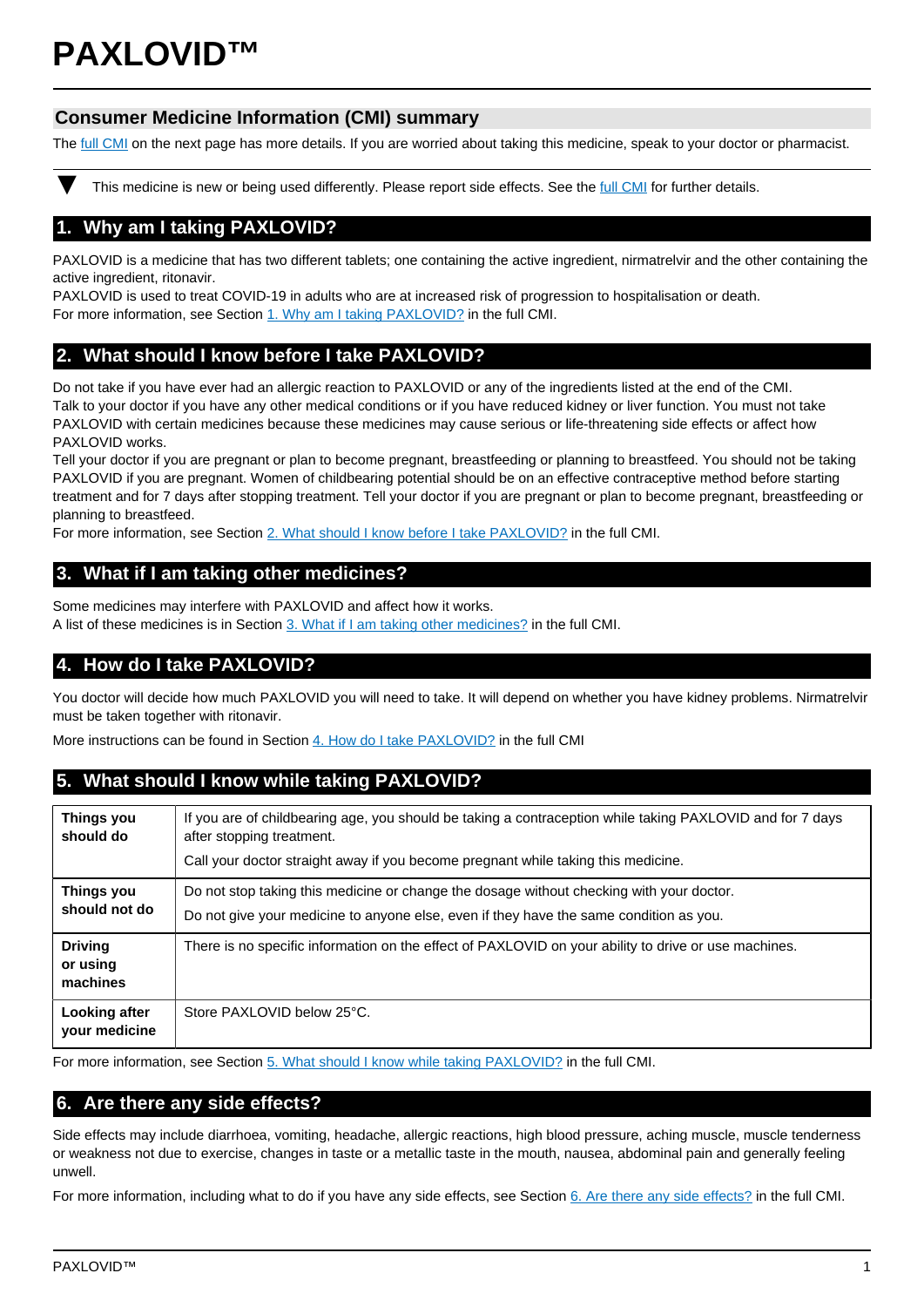<span id="page-1-0"></span>This medicine is subject to additional monitoring. This will allow quick identification of new safety information. You can help by reporting any side effects you may get. You can report side effects to your doctor, or directly at [www.tga.gov.au/reporting](http://www.tga.gov.au/reporting-problems)[problems.](http://www.tga.gov.au/reporting-problems)

# **PAXLOVID™**

## **Active ingredient(s):** nirmatrelvir and ritonavir

This medicine has **provisional approval** in Australia to treat COVID-19 in adults who are at increased risk of progression to hospitalisation or death. This approval has been granted on the basis of short-term efficacy and safety data. Evidence of efficacy and safety from ongoing trials continues to be gathered and assessed.

# **Consumer Medicine Information (CMI)**

This leaflet provides important information about taking PAXLOVID. **You should also speak to your doctor or pharmacist if you would like further information or if you have any concerns or questions about taking PAXLOVID.**

#### **Where to find information in this leaflet:**

- [1. Why am I taking PAXLOVID?](#page-1-1)
- [2. What should I know before I take PAXLOVID?](#page-1-2)
- [3. What if I am taking other medicines?](#page-1-4)
- [4. How do I take PAXLOVID?](#page-2-0)
- [5. What should I know while taking PAXLOVID?](#page-2-1)
- [6. Are there any side effects?](#page-2-2)
- [7. Product details](#page-3-0)

# <span id="page-1-1"></span>**1. Why am I taking PAXLOVID?**

#### **PAXLOVID contains the active ingredients nirmatrelvir and ritonavir.**

PAXLOVID is used to treat COVID-19 in adults who are at increased risk of progression to hospitalisation or death.

# <span id="page-1-2"></span>**2. What should I know before I take PAXLOVID?**

#### **Warnings**

#### **Do not take PAXLOVID if:**

- You are allergic to nirmatrelvir and/or ritonavir or any of the ingredients listed at the end of this leaflet.
- You are taking any of these medicines. Taking PAXLOVID with these medicines may cause serious or life-threatening side effects or affect how PAXLOVID work:
	- o alfuzosin, medicine to treat an enlarged prostate
	- o ranolazine, medicine to treat chronic chest pain (angina)
	- o pethidine, piroxicam medicine to relieve pain
	- o amiodarone, flecainide medicine to correct or change heart rhythm or lower blood pressure
	- o neratinib, apalutamide, venetoclax, medicine to treat certain types of cancers
	- o colchicine, medicine to treat gout
	- o lurasidone, clozapine medicine to treat certain mental and emotional health conditions
	- o ergometrine, medicine to stop excessive bleeding that may occur following childbirth, miscarriage or termination of pregnancy
	- o simvastatin, medicine to lower blood cholesterol
	- o sildenafil, avanafil, vardenafil, tadalafil medicines for erectile dysfunction; sildenafil, medicine to treat high

blood pressure in the lungs; tadalafil, medicine for urinary difficulties due to an enlarged prostate

- o diazepam, medicine to assist anxiety, agitation or muscle spasms, spasicity
- o carbamazepine, phenobarbital, phenytoin medicine to treat epilepsy to prevent convulsions, fits
- o rifampicin, medicine to treat tuberculosis
- o St. John's Wort (hypericum perforatum), a herbal remedy used for depression and anxiety
- o triazolam, medicine that work in the brain to help you sleep.

#### **Check with your doctor if you:**

- Have or have had problems with your liver.
- Have or have had problems with your kidneys.

During treatment, you may be at risk of developing certain side effects. It is important you understand these risks and how to monitor for them. See additional information under Section [6. Are there any side effects](#page-2-2)?

#### <span id="page-1-3"></span>**Pregnancy and breastfeeding**

Tell your doctor if you become pregnant or plan to become pregnant, breastfeeding or plan to breast feed. You should not breast-feed your baby while taking PAXLOVID and for 7 days after stopping treatment.

You should not be taking PAXLOVID if you are pregnant.

Women of childbearing potential should be on an effective contraceptive method before starting treatment and for 7 days after stopping treatment.

# <span id="page-1-4"></span>**3. What if I am taking other medicines?**

Tell your doctor or pharmacist if you are taking any other medicines, including any medicines, vitamins, or supplements that you buy without a prescription from your pharmacy, supermarket, or health food shop.

**Some medicines may cause serious or life-threatening side effects or affect how PAXLOVID work. These include:**

- medicines listed in Section [2. What should I know before](#page-2-0) [I take PAXLOVID?](#page-2-0)
- fentanyl, methadone, medicine to treat pain
- digoxin, medicine to treat certain heart conditions
- lidocaine, medicine to correct or change heart rhythm
- afatinib, abemaciclib, ceritinib, dasatinib, nilotinib, encorafenib, ibrutinib, vinblastine, vincristine, medicine to treat certain types of cancer
- haloperidol, risperidone, quetiapine, medicine to treat certain mental and emotional conditions
- dabigatran, rivaroxaban, warfarin, medicine to treat or prevent blood clots
- lamotrigine, medicine to prevent or treat convulsions, fits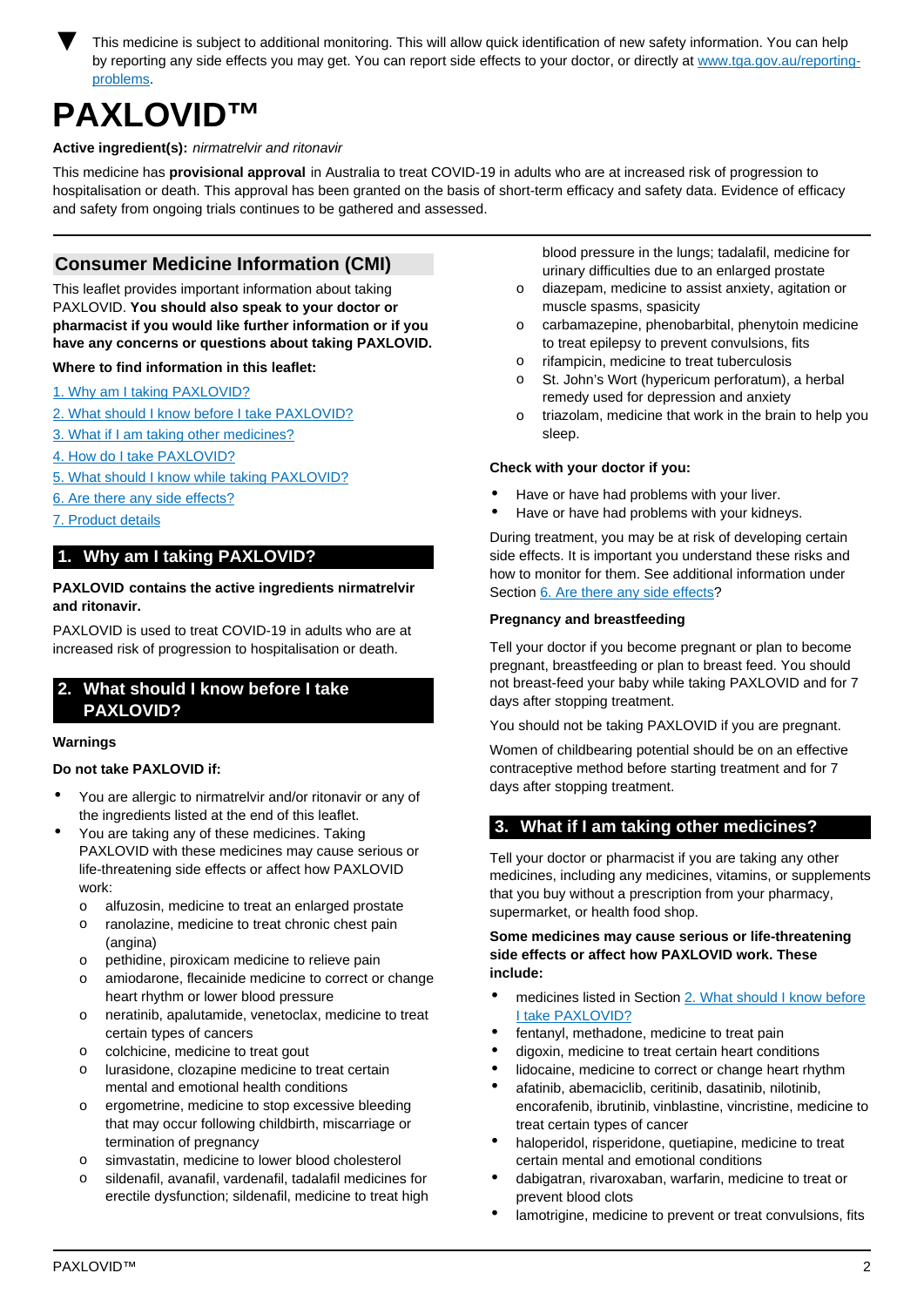- amitriptyline, fluoxetine, imipramine, nortriptyline, paroxetine, sertraline, medicine to treat depression
- loratadine, medicine to treat allergies
- atovaquone, clarithromycin, erythromycin, rifabutin, ketoconazole, isavuconazonium sulfate, voriconazole, itraconazole, medicine to treat infections
- atazanavir, darunavir, efavirenz, fosamprenavir, maraviroc, nevirapine, saquinavir, tipranavir, raltegravir, zidovudine, bictegravir/ emtricitabine/ tenofovir, medicine to treat HIV
- glecaprevir/pibrentasvir or sofosbuvir/ velpatasvir/ voxilaprevir, medicine to treat hepatitis C
- salmeterol, medicine to treat severe lung conditions, including asthma and chronic obstructive pulmonary disease (COPD)
- amlodipine, diltiazem, felodipine, nifedipine, medicine to treat angina or lower blood pressure
- bosentan, riociguat, medicine to treat high blood pressure in the lungs
- ethinylestradiol, medicine to treat hormone deficiency or for contraception
- ciclosporin, everolimus, tacrolimus, sirolimus, medicine to suppress the immune system
- atorvastatin, rosuvastatin, medicine to lower cholesterol
- alprazolam, midazolam, zolpidem, medicine to help you sleep
- bupropion, a medicine to assist in giving up smoking
- betamethasone, budesonide, dexamethasone, prednisone, methylprednisolone, triamcinolone, medicine to treat various inflammatory conditions including allergies, asthma or eczema
- clonazepam, a medicine that works in the brain, used to treat anxiety, relax muscles and cause drowsiness.

**Check with your doctor or pharmacist if you are not sure about what medicines, vitamins or supplements you are taking and if these affect PAXLOVID.**

# <span id="page-2-0"></span>**4. How do I take PAXLOVID?**

# **How much to take**

Your doctor will decide how much PAXLOVID you will need to take. It will depend on whether you have kidney problems.

The standard dose is two 150 mg tablets of nirmatrelvir together with one 100 mg tablet of ritonavir.

If you suffer from reduced kidney function, your doctor may tell you to only take one 150 mg tablet of nirmatrelvir with one 100 mg tablet of ritonavir.

Nirmatrelvir and ritonavir tablets can be taken with or without food.

Nirmatrelvir must be taken together with ritonavir.

The tablets should be swallowed whole and not chewed, broken, or crushed.

# **When to take PAXLOVID**

Take PAXLOVID tablets every 12 hours at about the same time each morning and evening. It will help you remember when to take it.

# **How to long to take PAXLOVID**

PAXLOVID is to be taken for 5 days.

Continue taking PAXLOVID until you finish the pack or until your doctor recommends.

## **If you forget to take PAXLOVID**

**If it is almost time for your next dose, skip the dose you missed and take your next dose when you are meant to.**

**Do not take a double dose to make up for the dose you missed.**

## **If you take too much PAXLOVID**

If you think that you have taken too much PAXLOVID, you may need urgent medical attention.

## **You should immediately:**

- phone the Poisons Information Centre (**by calling 13 11 26**), or
- contact your doctor, or
- go to the Emergency Department at your nearest hospital.

**You should do this even if there are no signs of discomfort or poisoning.**

# <span id="page-2-1"></span>**5. What should I know while taking PAXLOVID?**

## **Things you should do**

**Tell your doctor if you become pregnant or plan to become pregnant, breastfeeding or plan to breast feed. Call your doctor straight away if you become pregnant while taking this medicine.**

## **Things you should not do**

Do not stop taking this medicine or change the dosage without consulting with your doctor.

Do not give your medicine to anyone else, even if they have the same condition as you.

**Driving or using machines**

**Be careful before you drive or use any machines or tools until you know how PAXLOVID affects you.**

#### **Drinking alcohol**

**No information is available**

#### **Looking after your medicine**

Store PAXLOVID below 25°C.

Store it in a cool dry place away from moisture, heat, or sunlight; for example, do not store it:

- in the bathroom or near a sink, or
- in the car or on windowsills.

Do not take this medicine after the expiry date.

#### **Keep it where young children cannot reach it.**

#### **Getting rid of any unwanted medicine**

If you no longer need to take this medicine or it is out of date, take it to any pharmacy for safe disposal.

# <span id="page-2-2"></span>**6. Are there any side effects?**

All medicines can have side effects. If you do experience any side effects, most of them are minor and temporary. However, some side effects may need medical attention.